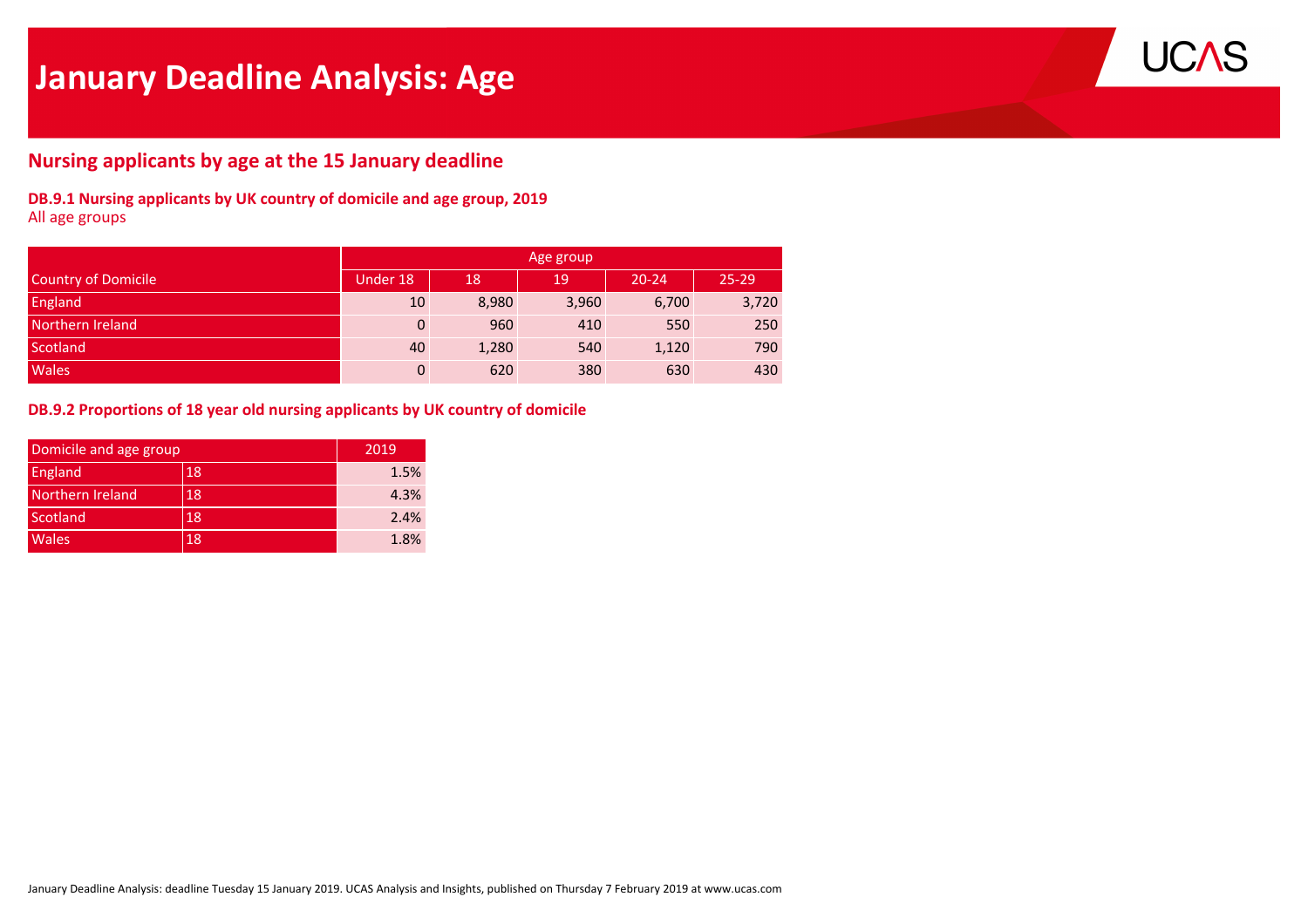#### **DB.9.3 Nursing applicants by domicile and age: England** Selected age groups: Difference between cycle and 2018 cycle



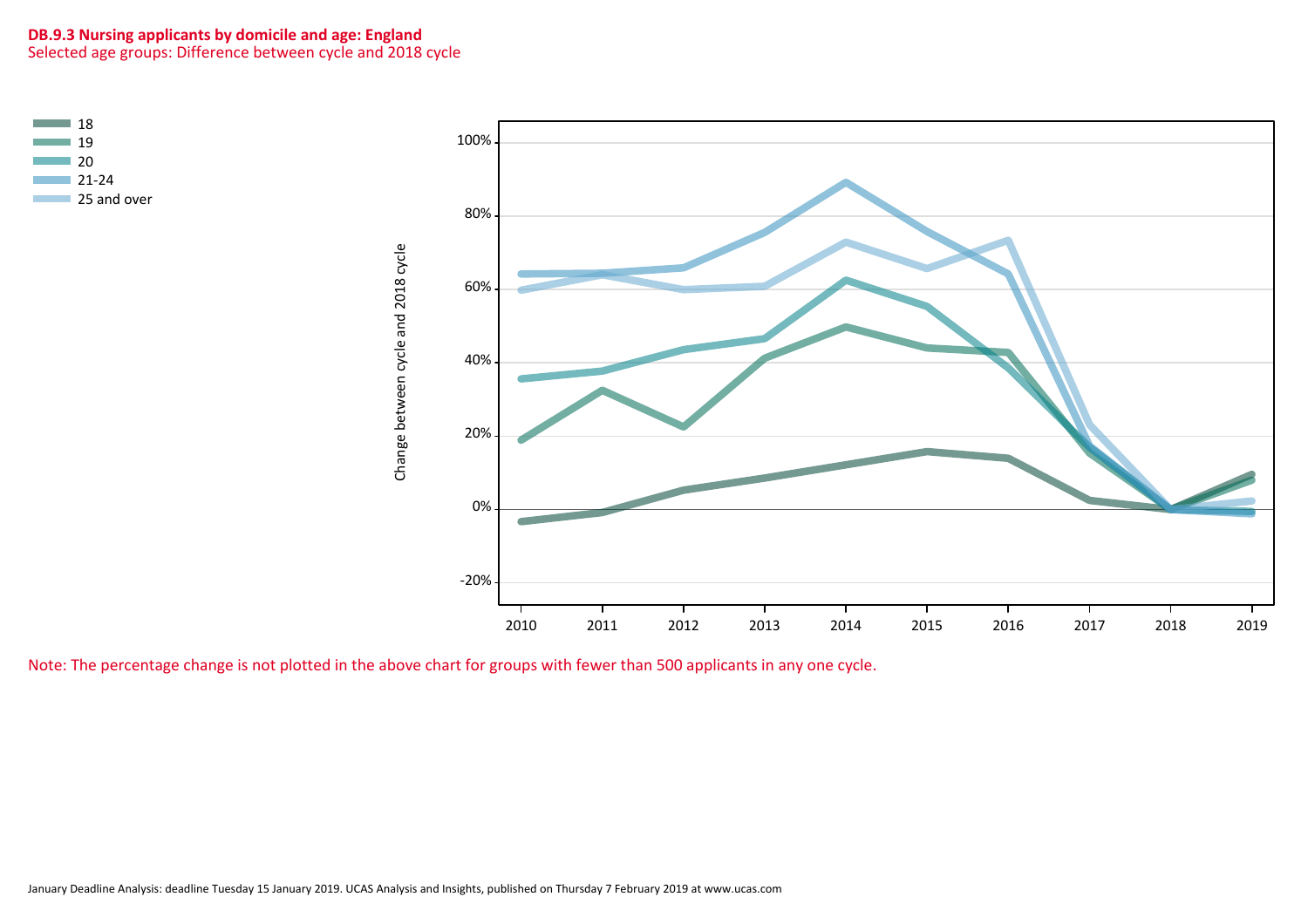#### **DB.9.4 Nursing applicants by domicile and age: England** All age groups

| Domicile and age group |             | 2010   | 2011   | 2012   | 2013   | 2014   | 2015   | 2016   | 2017   | 2018   | 2019   |
|------------------------|-------------|--------|--------|--------|--------|--------|--------|--------|--------|--------|--------|
| England                | Under 18    | 180    | 90     | 20     | 20     | 20     | 20     | 10     | 20     | 10     | 10     |
|                        | 18          | 7,920  | 8,130  | 8,630  | 8,890  | 9,190  | 9,490  | 9,340  | 8,400  | 8,190  | 8,980  |
|                        | 19          | 4,360  | 4,860  | 4,500  | 5,190  | 5,500  | 5,290  | 5,240  | 4,240  | 3,670  | 3,960  |
|                        | 20          | 2,860  | 2,910  | 3,030  | 3,090  | 3,430  | 3,280  | 2,920  | 2,470  | 2,110  | 2,100  |
|                        | 21-24       | 7,650  | 7,660  | 7,730  | 8,180  | 8,810  | 8,190  | 7,650  | 5,460  | 4,660  | 4,600  |
|                        | 25 and over | 17,170 | 17,620 | 17,190 | 17,290 | 18,580 | 17,800 | 18,630 | 13,230 | 10,740 | 11,000 |
|                        | All ages    | 40,150 | 41,270 | 41,080 | 42,650 | 45,530 | 44,060 | 43,800 | 33,810 | 29,390 | 30,650 |

# **DB.9.5 Nursing applicants by domicile and age: England** All age groups: Difference between cycle and 2018 cycle

| Domicile and age group |             | 2010  | 2011  | 2012 | 2013 | 2014 | 2015 | 2016   | 2017 | 2018 | 2019   |
|------------------------|-------------|-------|-------|------|------|------|------|--------|------|------|--------|
| England                | Under 18    | 1246% | 585%  | 23%  | 46%  | 54%  | 31%  | $-15%$ | 15%  | 0%   | $-23%$ |
|                        | 18          | $-3%$ | $-1%$ | 5%   | 9%   | 12%  | 16%  | 14%    | 3%   | 0%   | 10%    |
|                        | 19          | 19%   | 33%   | 23%  | 41%  | 50%  | 44%  | 43%    | 15%  | 0%   | 8%     |
|                        | 20          | 36%   | 38%   | 44%  | 47%  | 63%  | 55%  | 39%    | 17%  | 0%   | $-1%$  |
|                        | $21 - 24$   | 64%   | 64%   | 66%  | 76%  | 89%  | 76%  | 64%    | 17%  | 0%   | $-1%$  |
|                        | 25 and over | 60%   | 64%   | 60%  | 61%  | 73%  | 66%  | 73%    | 23%  | 0%   | 2%     |
|                        | All ages    | 37%   | 40%   | 40%  | 45%  | 55%  | 50%  | 49%    | 15%  | 0%   | 4%     |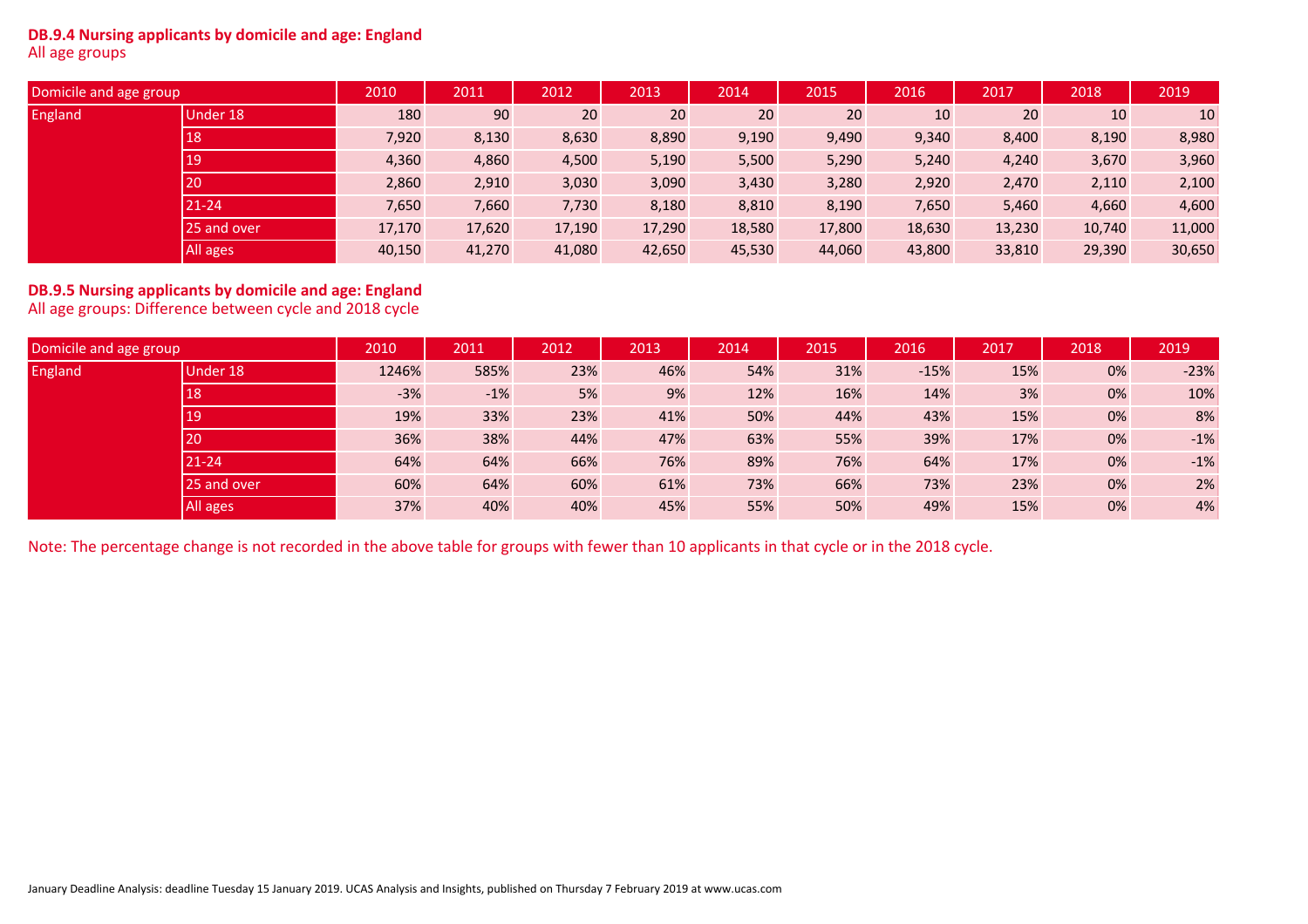#### **DB.9.6 Nursing applicants by domicile and age: Northern Ireland** Selected age groups: Difference between cycle and 2018 cycle



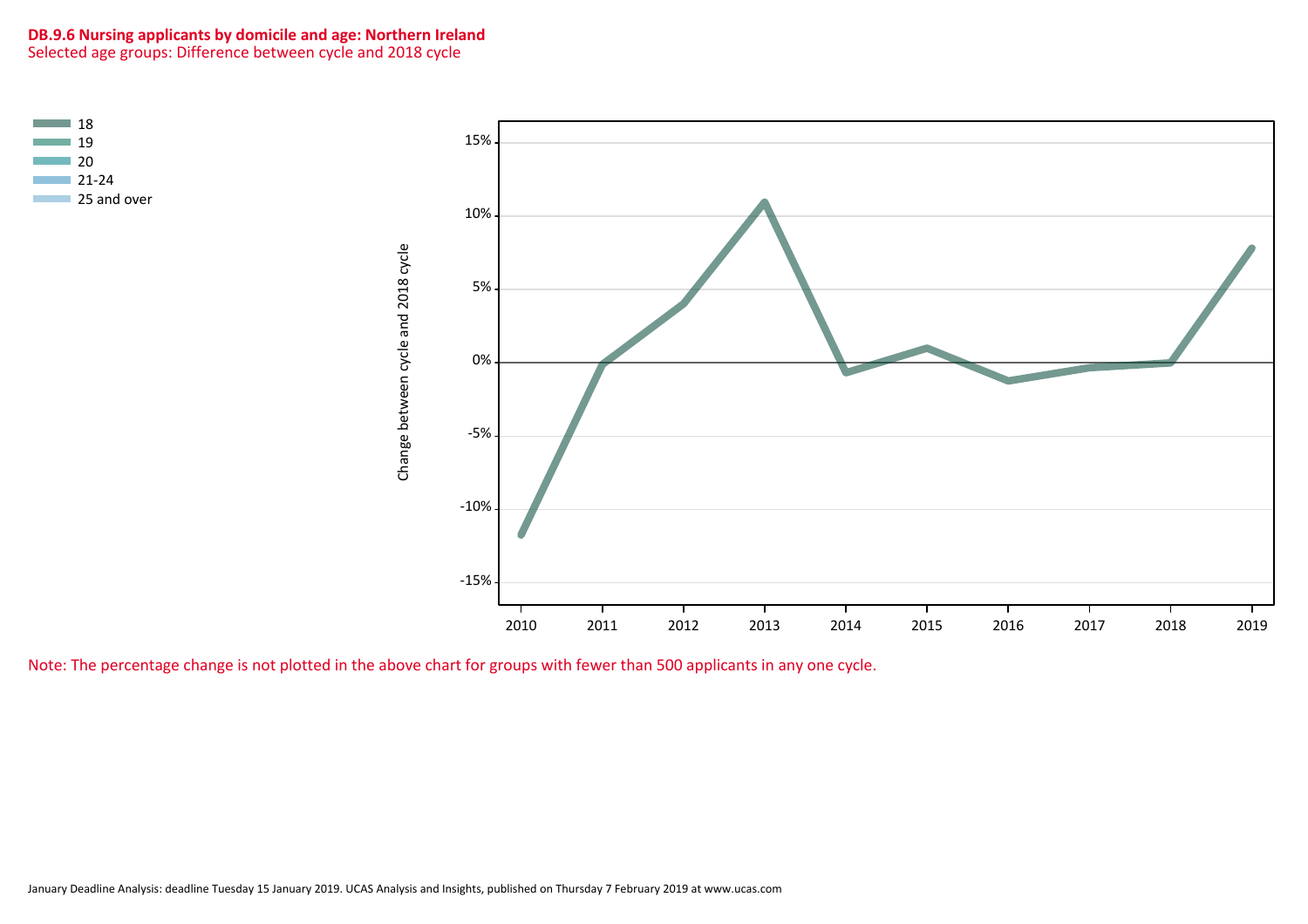#### **DB.9.7 Nursing applicants by domicile and age: Northern Ireland** All age groups

| Domicile and age group |             | 2010  | 2011  | 2012  | 2013  | 2014        | 2015           | 2016        | 2017  | 2018         | 2019         |
|------------------------|-------------|-------|-------|-------|-------|-------------|----------------|-------------|-------|--------------|--------------|
| Northern Ireland       | Under 18    | 0     |       | 0     | 0     | $\mathbf 0$ | $\overline{0}$ | $\mathbf 0$ | 0     | $\mathbf{0}$ | $\mathbf{0}$ |
|                        | 18          | 790   | 890   | 930   | 990   | 890         | 900            | 880         | 890   | 890          | 960          |
|                        | 19          | 210   | 270   | 290   | 430   | 400         | 360            | 410         | 390   | 350          | 410          |
|                        | <b>20</b>   | 110   | 130   | 150   | 240   | 230         | 220            | 200         | 200   | 200          | 200          |
|                        | 21-24       | 240   | 300   | 270   | 550   | 510         | 480            | 480         | 420   | 360          | 350          |
|                        | 25 and over | 280   | 310   | 290   | 690   | 680         | 670            | 720         | 610   | 550          | 640          |
|                        | All ages    | 1,630 | 1,910 | 1,940 | 2,890 | 2,710       | 2,640          | 2,700       | 2,510 | 2,350        | 2,570        |

# **DB.9.8 Nursing applicants by domicile and age: Northern Ireland** All age groups: Difference between cycle and 2018 cycle

| Domicile and age group |                 | 2010   | 2011   | 2012   | 2013 | 2014  | 2015 | 2016  | 2017   | 2018 | 2019  |
|------------------------|-----------------|--------|--------|--------|------|-------|------|-------|--------|------|-------|
| Northern Ireland       | Under 18        |        |        |        |      |       |      |       |        |      |       |
|                        | 18              | $-12%$ | $-0\%$ | 4%     | 11%  | $-1%$ | 1%   | $-1%$ | $-0\%$ | 0%   | 8%    |
|                        | 19 <sub>l</sub> | $-41%$ | $-21%$ | $-15%$ | 23%  | 15%   | 3%   | 19%   | 11%    | 0%   | 19%   |
|                        | 20              | $-45%$ | $-34%$ | $-21%$ | 20%  | 19%   | 13%  | 3%    | 2%     | 0%   | 1%    |
|                        | $21 - 24$       | $-33%$ | $-15%$ | $-24%$ | 53%  | 43%   | 35%  | 34%   | 18%    | 0%   | $-1%$ |
|                        | 25 and over     | $-49%$ | $-43%$ | $-48%$ | 25%  | 23%   | 22%  | 30%   | 10%    | 0%   | 15%   |
|                        | All ages        | $-31%$ | $-19%$ | $-17%$ | 23%  | 15%   | 13%  | 15%   | 7%     | 0%   | 9%    |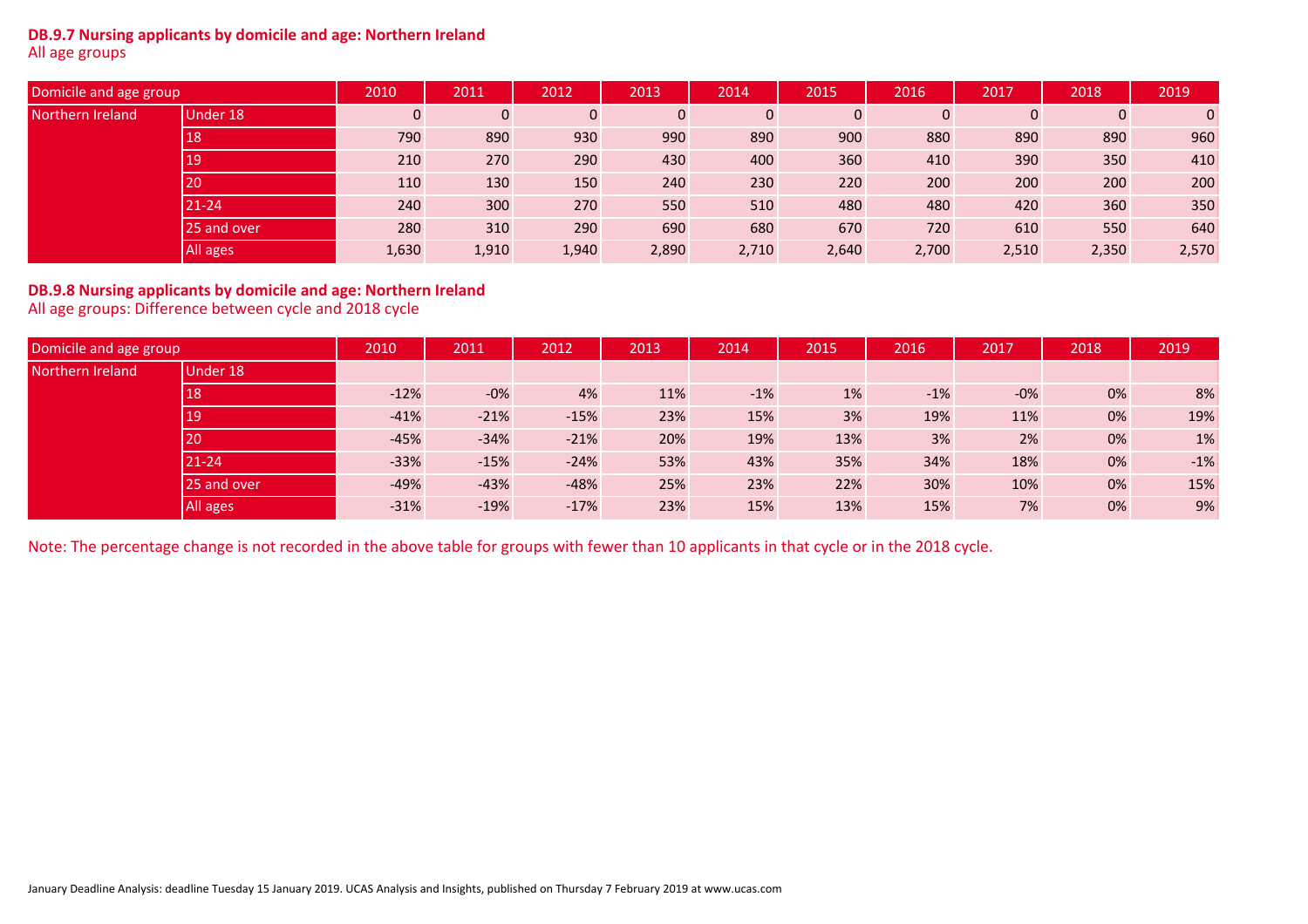# **DB.9.9 Nursing applicants by domicile and age: Scotland** Selected age groups: Difference between cycle and 2018 cycle



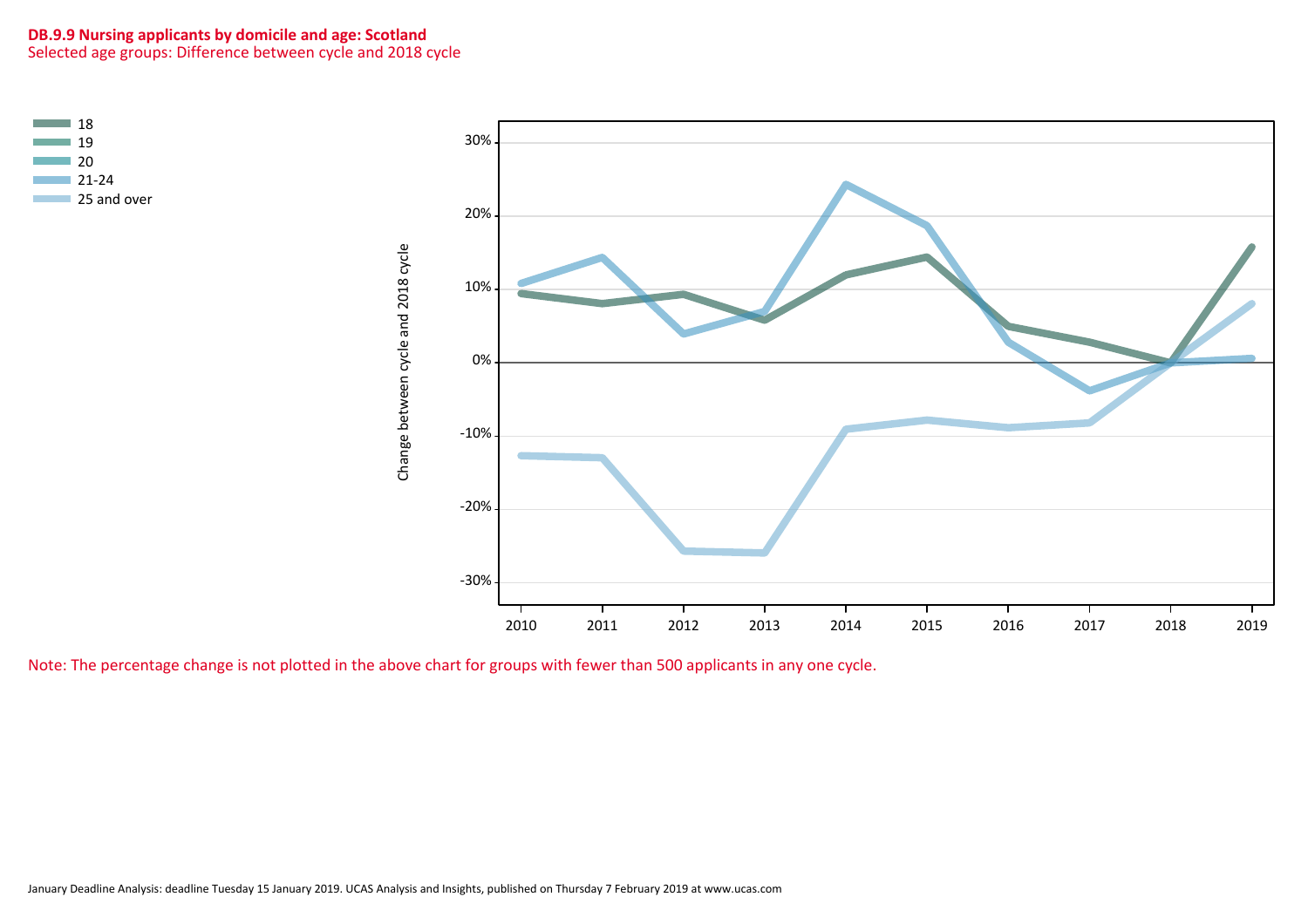#### **DB.9.10 Nursing applicants by domicile and age: Scotland** All age groups

| Domicile and age group |             | 2010  | 2011  | 2012  | 2013  | 2014  | 2015  | 2016  | 2017  | 2018  | 2019  |
|------------------------|-------------|-------|-------|-------|-------|-------|-------|-------|-------|-------|-------|
| Scotland               | Under 18    | 80    | 60    | 40    | 40    | 50    | 40    | 40    | 40    | 30    | 40    |
|                        | 18          | 1,210 | 1,190 | 1,200 | 1,170 | 1,230 | 1,260 | 1,160 | 1,130 | 1,100 | 1,280 |
|                        | 19          | 540   | 530   | 520   | 530   | 550   | 500   | 530   | 450   | 470   | 540   |
|                        | 20          | 290   | 370   | 310   | 320   | 340   | 320   | 320   | 300   | 300   | 300   |
|                        | $21 - 24$   | 900   | 930   | 850   | 870   | 1,010 | 970   | 840   | 780   | 810   | 820   |
|                        | 25 and over | 1,840 | 1,830 | 1,560 | 1,560 | 1,910 | 1,940 | 1,920 | 1,930 | 2,100 | 2,270 |
|                        | All ages    | 4,860 | 4,900 | 4,490 | 4,490 | 5,100 | 5,020 | 4,800 | 4,630 | 4,820 | 5,250 |

# **DB.9.11 Nursing applicants by domicile and age: Scotland** All age groups: Difference between cycle and 2018 cycle

| Domicile and age group |             | 2010   | 2011   | 2012   | 2013   | 2014  | 2015  | 2016  | 2017  | 2018 | 2019  |
|------------------------|-------------|--------|--------|--------|--------|-------|-------|-------|-------|------|-------|
| Scotland               | Under 18    | 141%   | 62%    | 24%    | 18%    | 35%   | 21%   | 21%   | 26%   | 0%   | 26%   |
|                        | 18          | 9%     | 8%     | 9%     | 6%     | 12%   | 14%   | 5%    | 3%    | 0%   | 16%   |
|                        | 19          | 16%    | 13%    | 12%    | 14%    | 18%   | 7%    | 14%   | $-4%$ | 0%   | 17%   |
|                        | 20          | $-4%$  | 21%    | 3%     | 7%     | 13%   | 5%    | 6%    | $-2%$ | 0%   | $-1%$ |
|                        | $21 - 24$   | 11%    | 14%    | 4%     | 7%     | 24%   | 19%   | 3%    | $-4%$ | 0%   | 1%    |
|                        | 25 and over | $-13%$ | $-13%$ | $-26%$ | $-26%$ | $-9%$ | $-8%$ | $-9%$ | $-8%$ | 0%   | 8%    |
|                        | All ages    | 1%     | 2%     | $-7%$  | $-7%$  | 6%    | 4%    | $-0%$ | $-4%$ | 0%   | 9%    |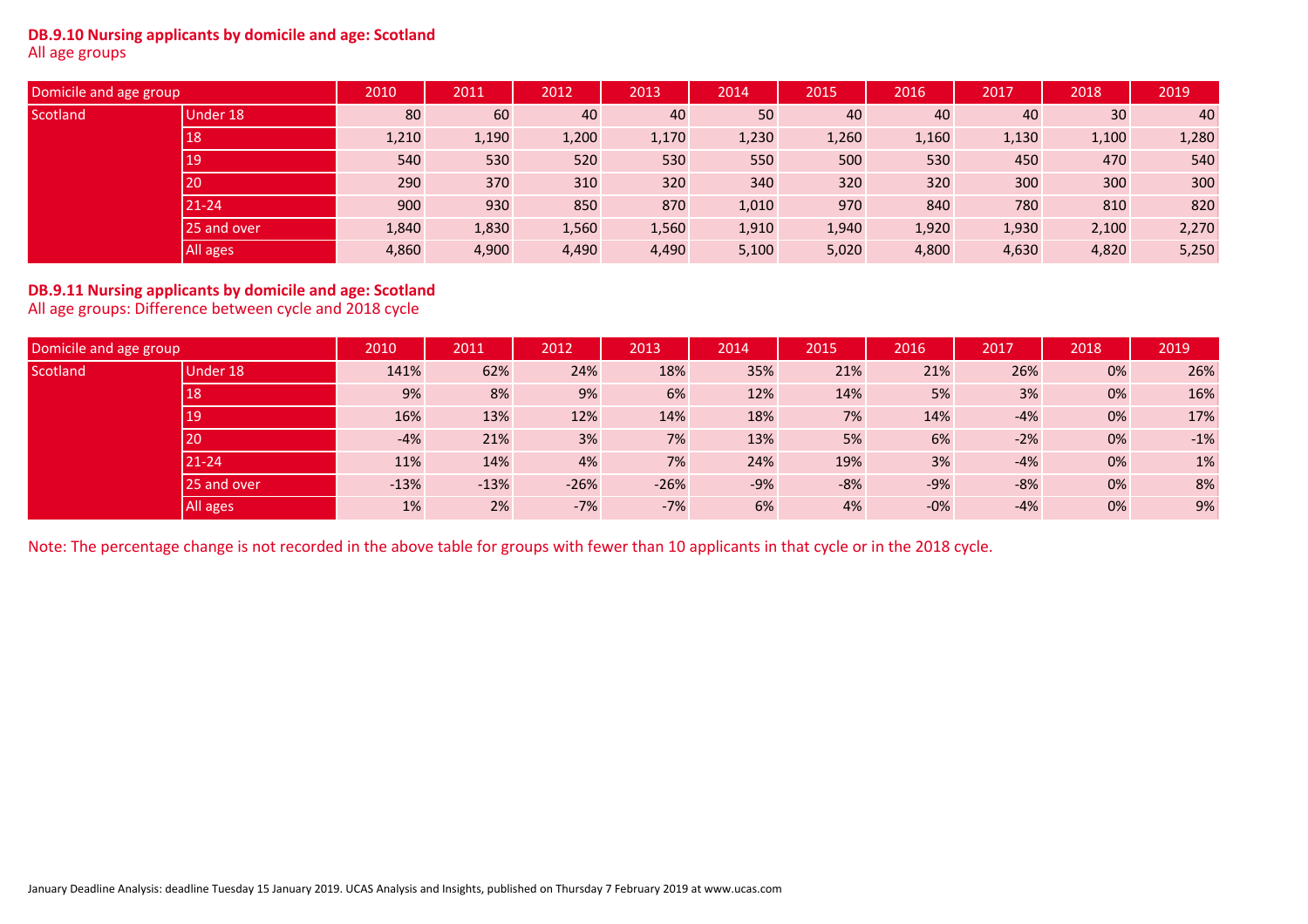# **DB.9.12 Nursing applicants by domicile and age: Wales** Selected age groups: Difference between cycle and 2018 cycle



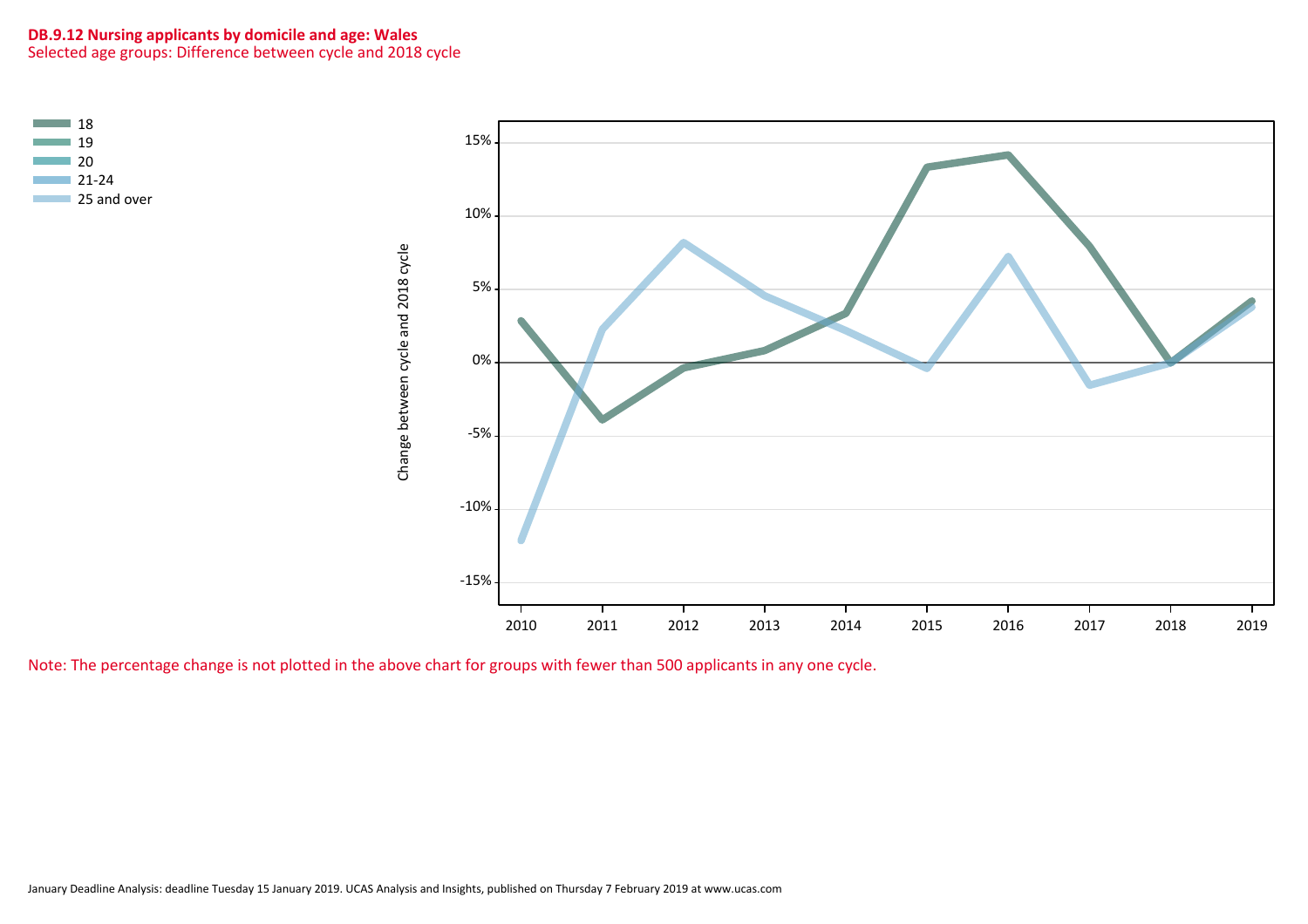#### **DB.9.13 Nursing applicants by domicile and age: Wales** All age groups

| Domicile and age group |             | 2010         | 2011  | 2012  | 2013  | 2014         | 2015  | 2016        | 2017           | 2018         | 2019           |
|------------------------|-------------|--------------|-------|-------|-------|--------------|-------|-------------|----------------|--------------|----------------|
| <b>Wales</b>           | Under 18    | $\mathbf{0}$ |       | 0     | 0     | $\mathbf{0}$ | 0     | $\mathbf 0$ | $\overline{0}$ | $\mathbf{0}$ | $\overline{0}$ |
|                        | 18          | 610          | 570   | 590   | 600   | 610          | 670   | 680         | 640            | 590          | 620            |
|                        | 19          | 270          | 340   | 310   | 300   | 300          | 320   | 340         | 310            | 320          | 380            |
|                        | 20          | 150          | 190   | 220   | 180   | 180          | 210   | 190         | 180            | 170          | 170            |
|                        | $21 - 24$   | 450          | 550   | 600   | 620   | 590          | 570   | 630         | 470            | 460          | 460            |
|                        | 25 and over | 920          | 1,070 | 1,130 | 1,100 | 1,070        | 1,040 | 1,120       | 1,030          | 1,050        | 1,090          |
|                        | All ages    | 2,410        | 2,720 | 2,850 | 2,790 | 2,750        | 2,810 | 2,970       | 2,640          | 2,590        | 2,720          |

# **DB.9.14 Nursing applicants by domicile and age: Wales** All age groups: Difference between cycle and 2018 cycle

| Domicile and age group |             | 2010   | 2011  | 2012   | 2013  | 2014  | 2015   | 2016 | 2017  | 2018 | 2019  |
|------------------------|-------------|--------|-------|--------|-------|-------|--------|------|-------|------|-------|
| <b>Wales</b>           | Under 18    |        |       |        |       |       |        |      |       |      |       |
|                        | 18          | 3%     | $-4%$ | $-0\%$ | 1%    | 3%    | 13%    | 14%  | 8%    | 0%   | 4%    |
|                        | 19          | $-17%$ | 7%    | $-3%$  | $-7%$ | $-6%$ | $-2%$  | 7%   | $-3%$ | 0%   | 19%   |
|                        | 20          | $-12%$ | 9%    | 28%    | 5%    | 5%    | 20%    | 12%  | 5%    | 0%   | $-3%$ |
|                        | $21 - 24$   | $-1%$  | 19%   | 30%    | 34%   | 28%   | 25%    | 37%  | 3%    | 0%   | 1%    |
|                        | 25 and over | $-12%$ | 2%    | 8%     | 5%    | 2%    | $-0\%$ | 7%   | $-2%$ | 0%   | 4%    |
|                        | All ages    | $-7%$  | 5%    | 10%    | 8%    | 6%    | 8%     | 14%  | 2%    | 0%   | 5%    |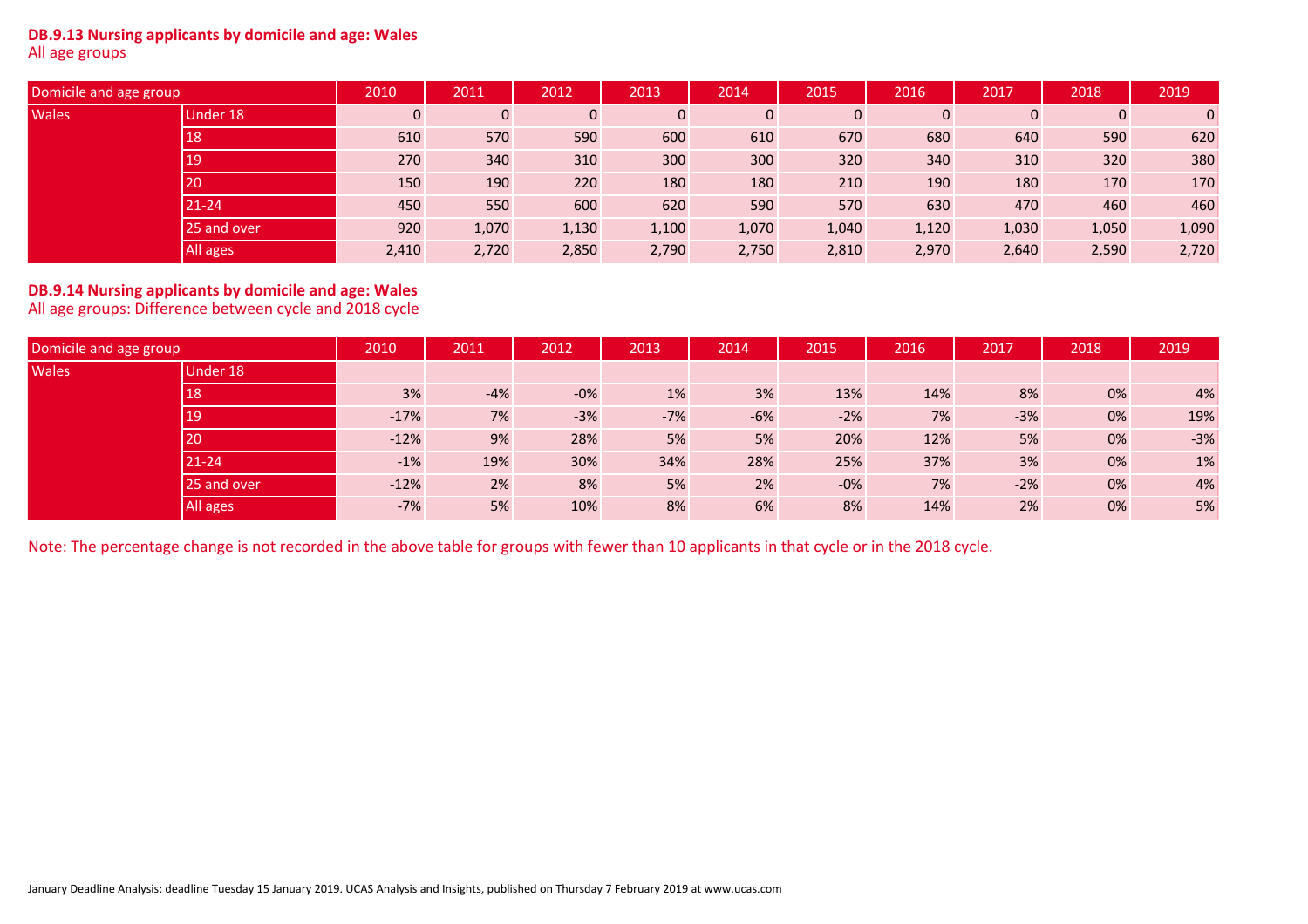# **DB.9.15 Nursing application rates for 18 year olds by UK country of domicile**

18 year old applicants as a proportion of the 18 year old population



# **DB.9.16 Nursing application rates for 18 year olds by UK country of domicile**

18 year old applicants as a proportion of the 18 year old population

| Domicile and age group |    | 2010 | 2011 | 2012 | 2013 | 2014    | 2015 | 2016 | 2017 | 2018 | 2019 |
|------------------------|----|------|------|------|------|---------|------|------|------|------|------|
| <b>England</b>         | 18 | 1.2% | 1.3% | 1.3% | 1.4% | $1.5\%$ | 1.5% | 1.5% | 1.3% | 1.3% | 1.5% |
| Northern Ireland       | 18 | 3.1% | 3.6% | 3.7% | 4.0% | 3.7%    | 3.6% | 3.6% | 3.7% | 3.9% | 4.3% |
| <b>Scotland</b>        | 18 | 1.9% | 1.9% | 1.9% | 1.9% | 2.0%    | 2.1% | 2.0% | 2.0% | 2.0% | 2.4% |
| Wales                  | 18 | 1.5% | 1.5% | 1.5% | 1.6% | $1.6\%$ | 1.8% | 1.9% | 1.8% | 1.7% | 1.8% |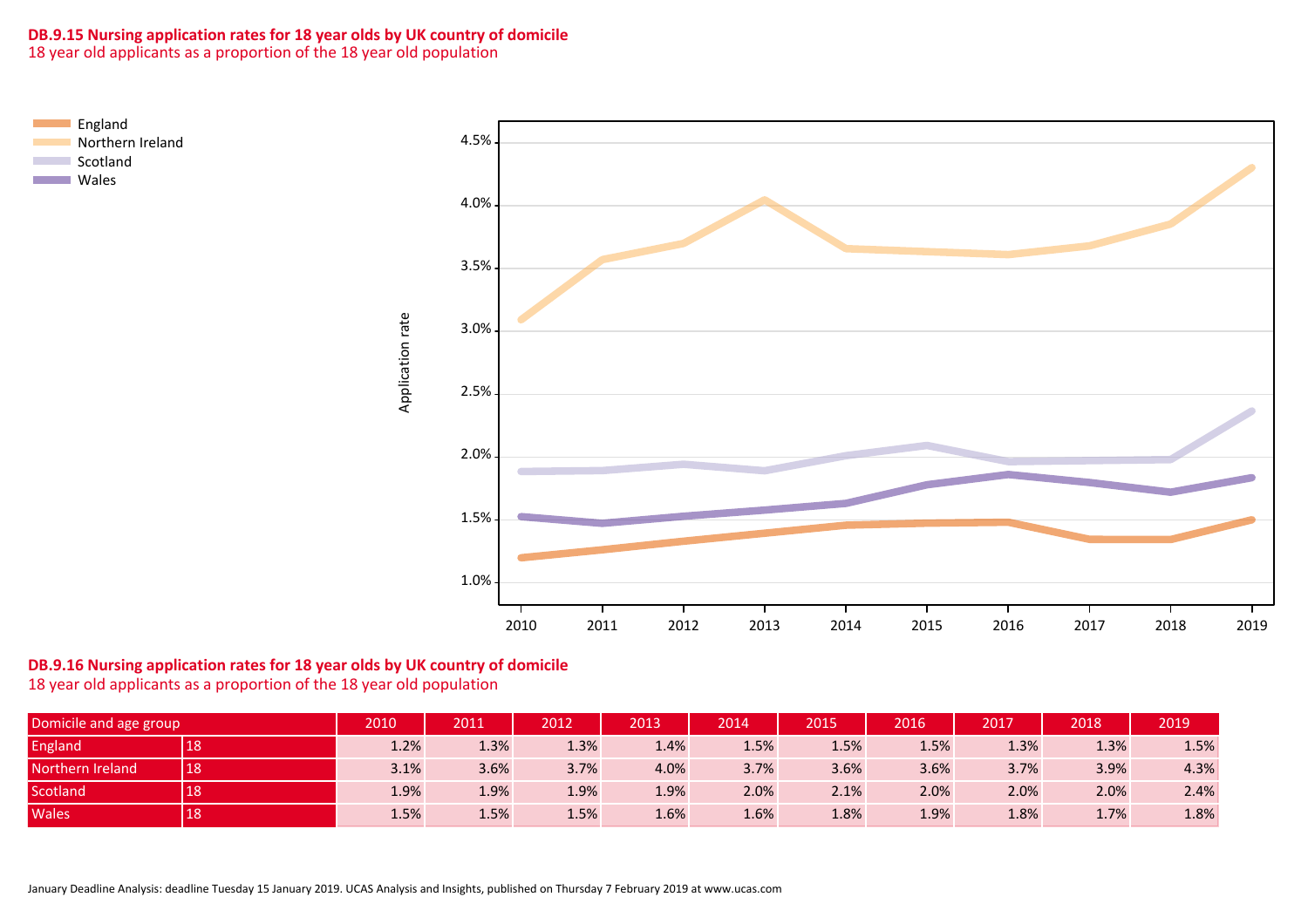#### **DB.9.17 Technical notes and definitions**

Applicants have been able to submit applications for all 2019 courses since early September.

Applicants who submit their applications to UCAS by the January deadline are considered as 'on time' applicants for the large majority of courses offered through UCAS.

This statistical release covers all Main Scheme applicants who submit their applications to UCAS by the January deadline, including those who have applied for courses with a 15 October deadline. Counts of RPAs (records of prior acceptance) are not included.

Subject group 'B7' covers courses related to nursing. These additional tables include applicants who made at least one choice to a 'B7' course by the January deadline. The primary deadline applicant statistics, which include applicants to all courses, are available on the UCAS website.

Counts of the number of applicants reported have been rounded to the nearest 10 applicants, this may result in instances where totals do not equal the sum of the components. Proportional changes have been rounded to the nearest whole percentage point.

In Scotland there is a substantial component (around one third of young full-time higher education) where admissions are not processed through UCAS. Consequently, for Scotland, this report reflects the trends in applications that are recruited through UCAS and not, as elsewhere in the UK, full-time undergraduate study in general.

#### Age

This statistical release uses country-specific age definitions which align with the cut off points for school/college cohorts within the different administrations of the UK. For England and Wales ages are defined on the 31 August, for Northern Ireland on the 1 July and for Scotland on the 28 February the following year. Defining ages in this way matches the assignment of children to school cohorts. For applicants outside of the UK the cohort cut off for England and Wales has been used.

#### Applicant

A person who has made an application in the UCAS system during the cycle reported (including applications for deferred entry). Records of prior acceptance (RPAs) are excluded.

# Application

An application to a course at a provider made by an applicant in the UCAS main scheme. Applicants may make up to five main scheme applications.

# Country of provider

An applicant may be counted once for each provider country they have applied to in the main scheme. If an applicant has applied to providers in multiple countries then the applicant is counted once within each country of provider applied to.

#### Domicile

Declared area of permanent residence. The Channel Islands and the Isle of Man have been assigned as 'Not EU'.

#### Ethnic group

High level grouping of ethnic origin as declared by the applicant: 'Asian', 'Black', 'Mixed', 'White', 'Other', 'Unknown'.

# First time applicant

An applicant that did not apply to the UCAS scheme in the previous cycle.